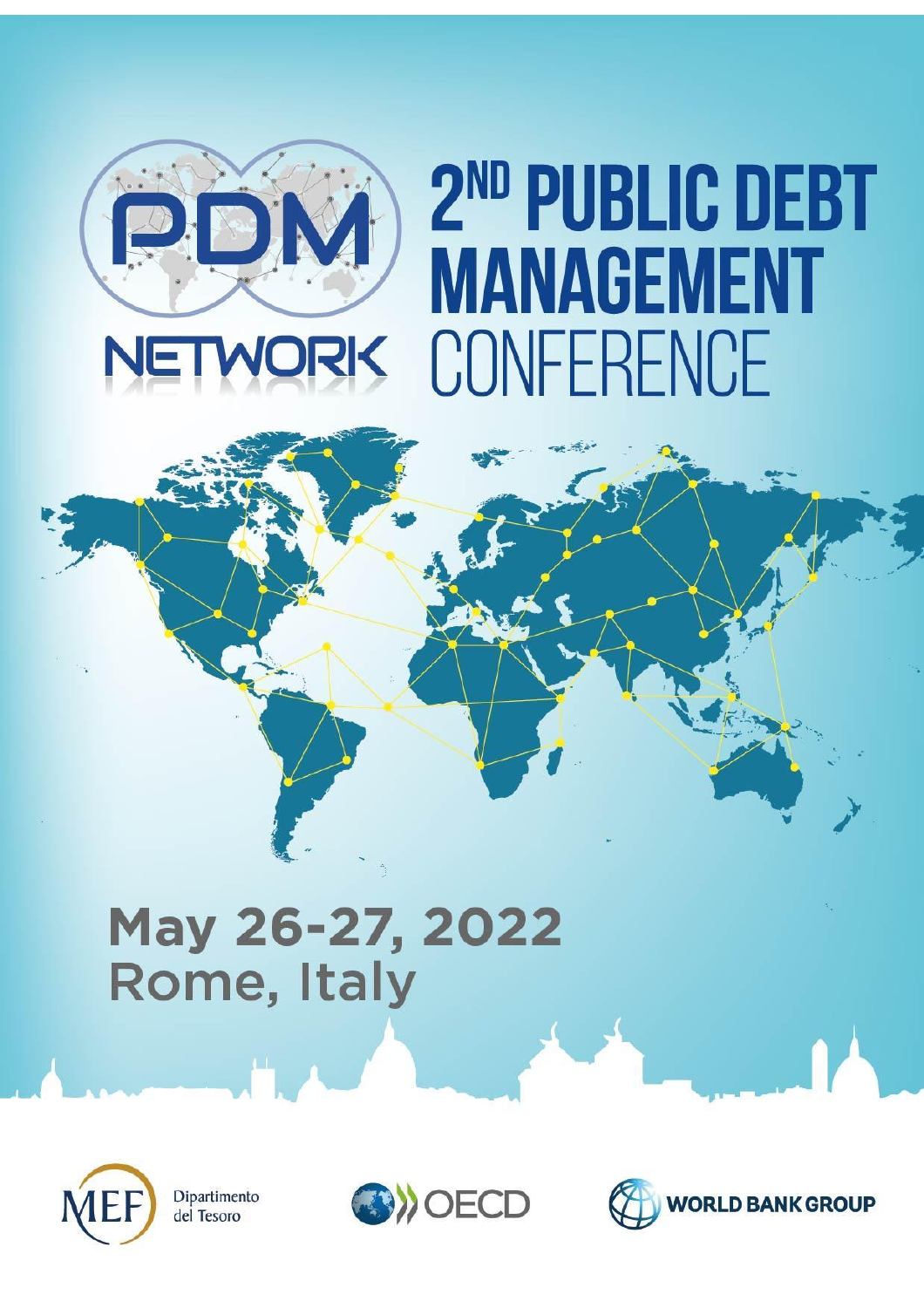

## Thursday, May 26th

08:45 Conference Registration

- 09:00 Welcoming remarks Yoshiki Takeuchi, Deputy Secretary-General, OECD
- 09:15 Opening remarks Alessandro Rivera, Director General of the Italian Treasury

### **Session 1 Public Debt Dynamics and Debt Sustainability**

Moderator: Lukasz Rawdanowicz, Senior Economist, OECD

- $9:50$ **Public Debt and Real GDP: Revisiting the Impact** Constance de Soyres, IMF Reina Kawai, University of Washington Menaxue Wana, IMF
- 10:20 Public Debt Management and Private Financial Development Silvia Pedersoli, University of Bologna Andrea F. Presbitero, IMF
- 10:50 Coffee Break
- $11:20$ The Capital Structure of Nations: Is there an optimal leverage ratio for sovereigns?

Ivan F. Julio, Boston University Giovanni M. Perez, Georgetown University in Qatar

11:50 Debt Sustainability after the Pandemic: a Rift between the Advanced and **Developing Economies?** 

Paola Subacchi, Queen Mary University of London Paul van den Noord, University of Amsterdam Rodrigo Olivares-Caminal, Queen Mary University of London

- 12:20 Wrap-up
- 12:35 Group Photo
- 12:45 Lunch



Dipartimento del Tesoro

OECD

**VORLD BANK GROUP**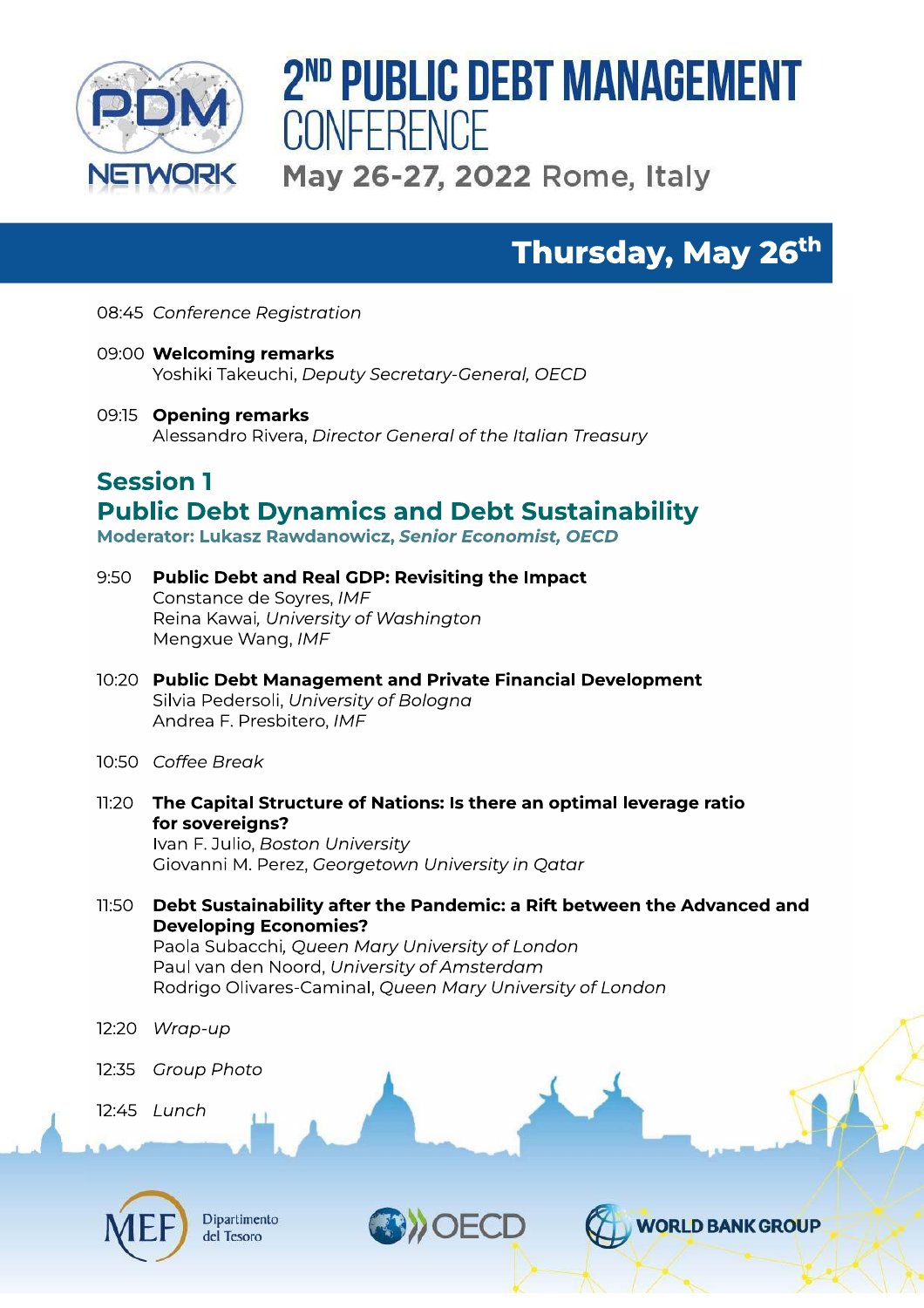

## Thursday, May 26th

## **Session 2 Environmental sustainability and public debt**

Moderator: Ivalo Izvorski, Practice Manager, The World Bank

- 14:00 Sovereign debt management in the face of climate liabilities: **Perspective of European Union member states** Iustina Boitan, Bucharest University of Economic Studies Kamilla Marchewka-Bartkowiak, Poznań University of Economics and **Business**
- 14:30 The Impacts of Disaster Risk on Sovereign Asset and **Liability Management** Samantha Cook, The World Bank Cigdem Aslan, The World Bank Phillip Anderson, Consultant David Bevan, St John's College Mellany Pintado, The World Bank Jelena Kostic. The World Bank
- 15:00 Wrap-up
- $15:15$ Coffee break

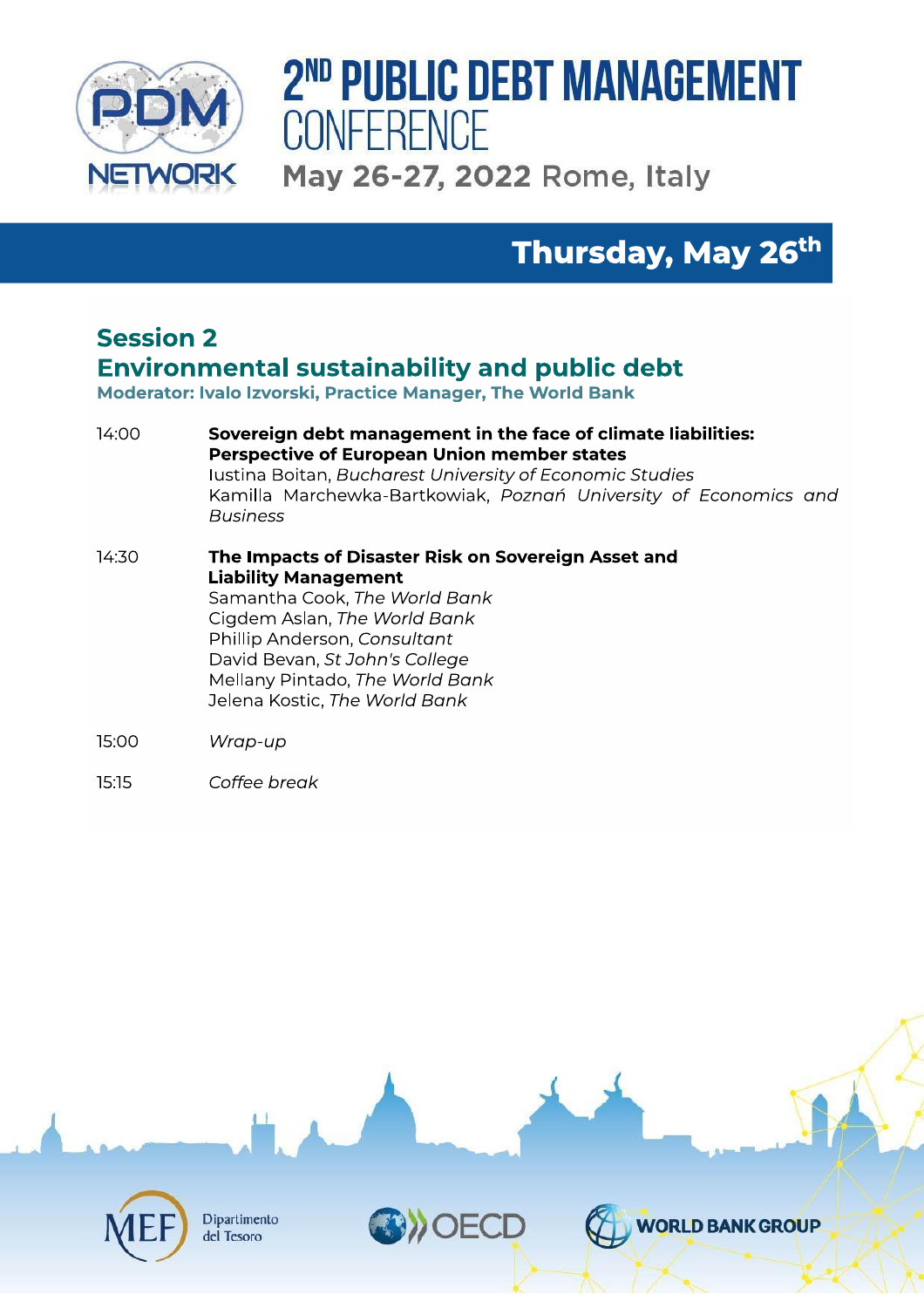

## 2<sup>ND</sup> PUBLIC DEBT MANAGEMENT CONFERENCE

May 26-27, 2022 Rome, Italy

Thursday, May 26<sup>th</sup>

## **Session 3 (Sala Farnese)**

#### **Liquidity in government securities markets**

Moderator: Davide Iacovoni, Director General of the Italian Public Debt Directorate, **Italv's MoF** 

15:45 The Developments of the Government Bond Market and the Usage of the DMO's Security Lending Facility: What Implications from the Covid-19 Crisis? **Evidence from Sweden** Marianna Blix Grimaldi, Swedish National Debt Office Johanna Hirvonen, Swedish National Debt Office

- Auctions and liquidity conditions in the Italian government bond market  $16:15$ Angelica Ghiselli, European Central Bank Filippo Mormando, University of Padova
- 16:45 Sovereign Eurobond Liquidity and Yields Daniel C. Hardy, Vienna University of Economics and Business

## **Session 4 (Sala Ruspoli)**

#### Alternative solutions to deal with unsustainable public debt

Moderator: Peter Breuer, Chief of the Debt Capital Markets Division, Monetary and **Capital Market Department, IMF** 

15:45 On the Benefits of Repaying Francesca Caselli, IMF Matilde Faralli, Imperial College London Paolo Manasse, University of Bologna Ugo Panizza, Graduate Institute Geneva

- 16:15 A Journey in the History of Sovereign Defaults on Domestic Law Public Debt Aitor Erce, LUISS University Enrico Mallucci, Federal Reserve System Mattia Picarelli, European Stability Mechanism
- 16:45 Default or Depreciate Yasin Kürsat Önder, Ghent University Enes Sunel, OECD
- Wrap-up and conclusions 17:15 - 17:30



Dipartimento del Tesoro

OECD

**VORLD BANK GROUP**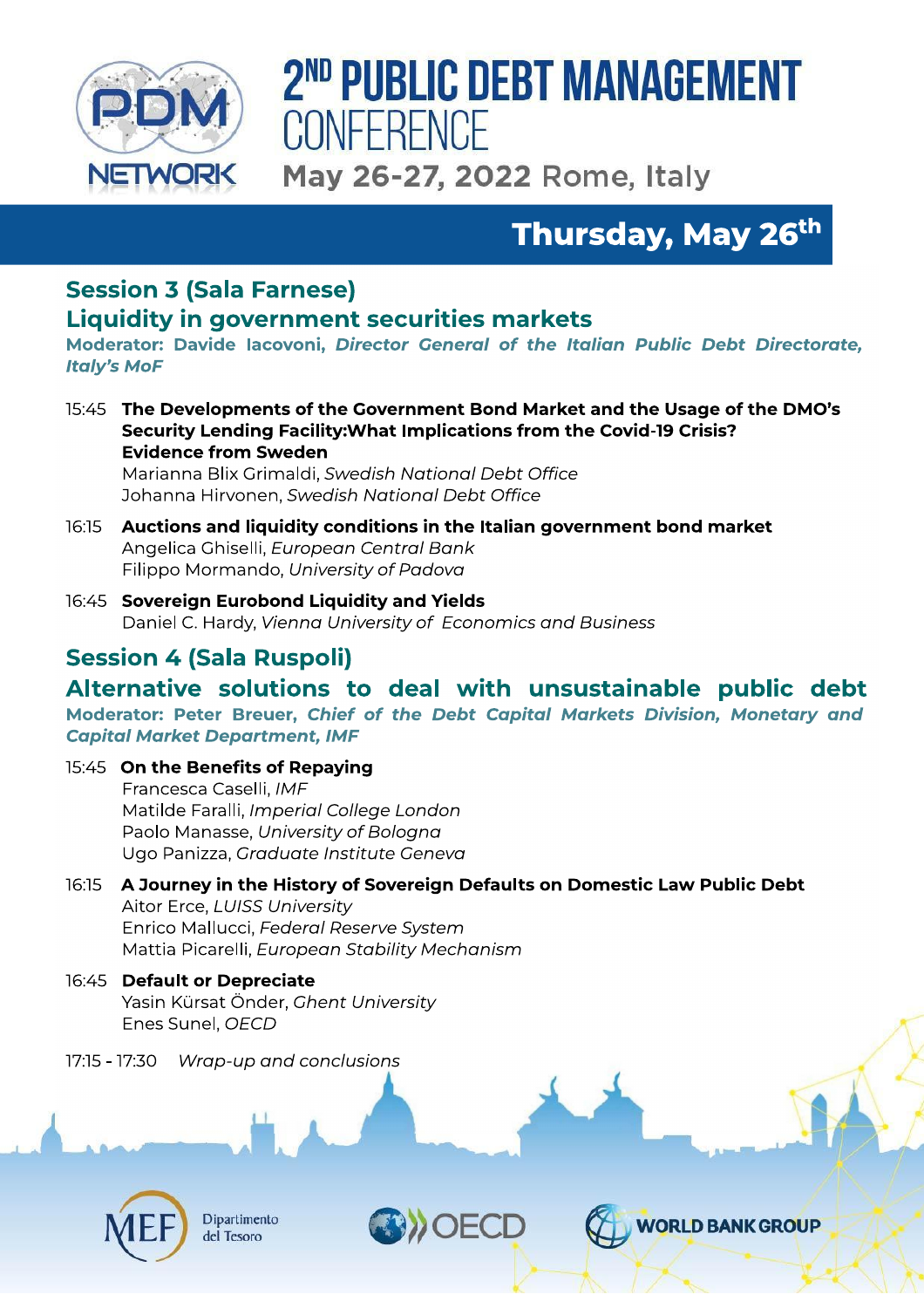

## Friday, May 27th

#### 09:30 Keynote address Carmine Di Noia, Director, OECD Directorate for Financial and Enterprise Affairs

#### **Session 5**

## Development of local currency bond markets

Moderator: Alessandro Missale, Full Professor, University of Milan

10:00 How to Attract Non-Resident Investors to Local Currency Bonds: the Cases of Ukraine, Panama, Colombia, and Brazil

Antonio Velandia, Consultant Leandro Secunho, The World Bank

- 10:30 Endogenous Market Development for Government Securities in Lower-Income Economies Tadashi Endo, Researcher (virtual)
- 11:00 Coffee break
- $11:15$ Road to Efficiency in Emerging Local Debt Markets: the Mexican Experience Gabriel Yorio Gonzalez, Deputy Minister of Finance-Mexico María del Carmen Bonilla Rodríguez, Mexican Ministry of Finance
- 11:45 What is the Role of Inflation-Linked Bonds for Sovereigns? Antonio Velandia-Rubiano, The World Bank Lior David-Pur, Israeli Ministry of Finance Rodrigo Cabral, The World Bank

 $12:15$ Wrap-up

12:30 Lunch



Dipartimento del Tesoro

OECD

**VORLD BANK GROUP**